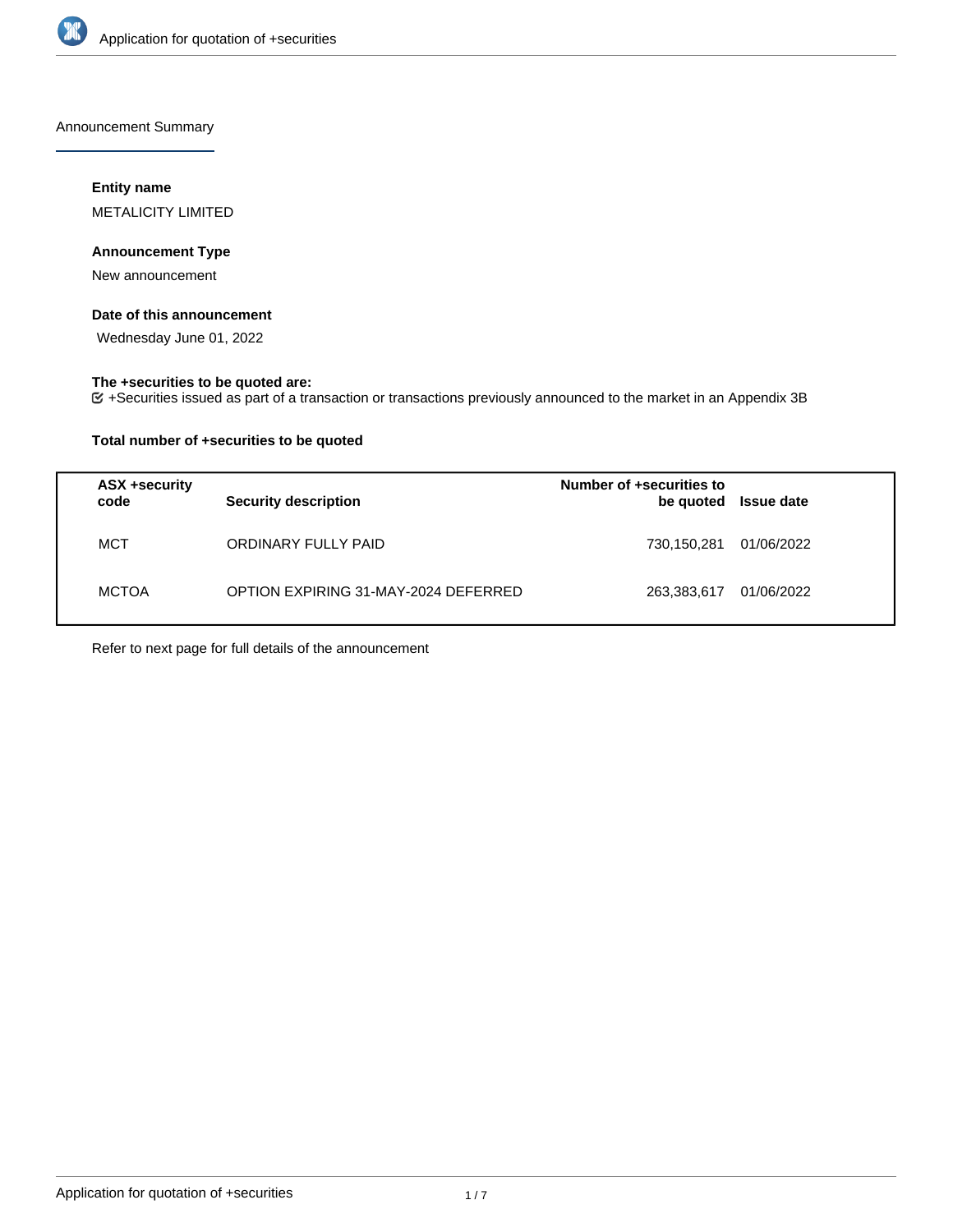

Part 1 - Entity and announcement details

## **1.1 Name of entity**

METALICITY LIMITED

We (the entity named above) apply for +quotation of the following +securities and agree to the matters set out in Appendix 2A of the ASX Listing Rules.

**1.2 Registered number type** ABN

**Registration number** 92086839992

**1.3 ASX issuer code MCT** 

**1.4 The announcement is**

New announcement

#### **1.5 Date of this announcement**

1/6/2022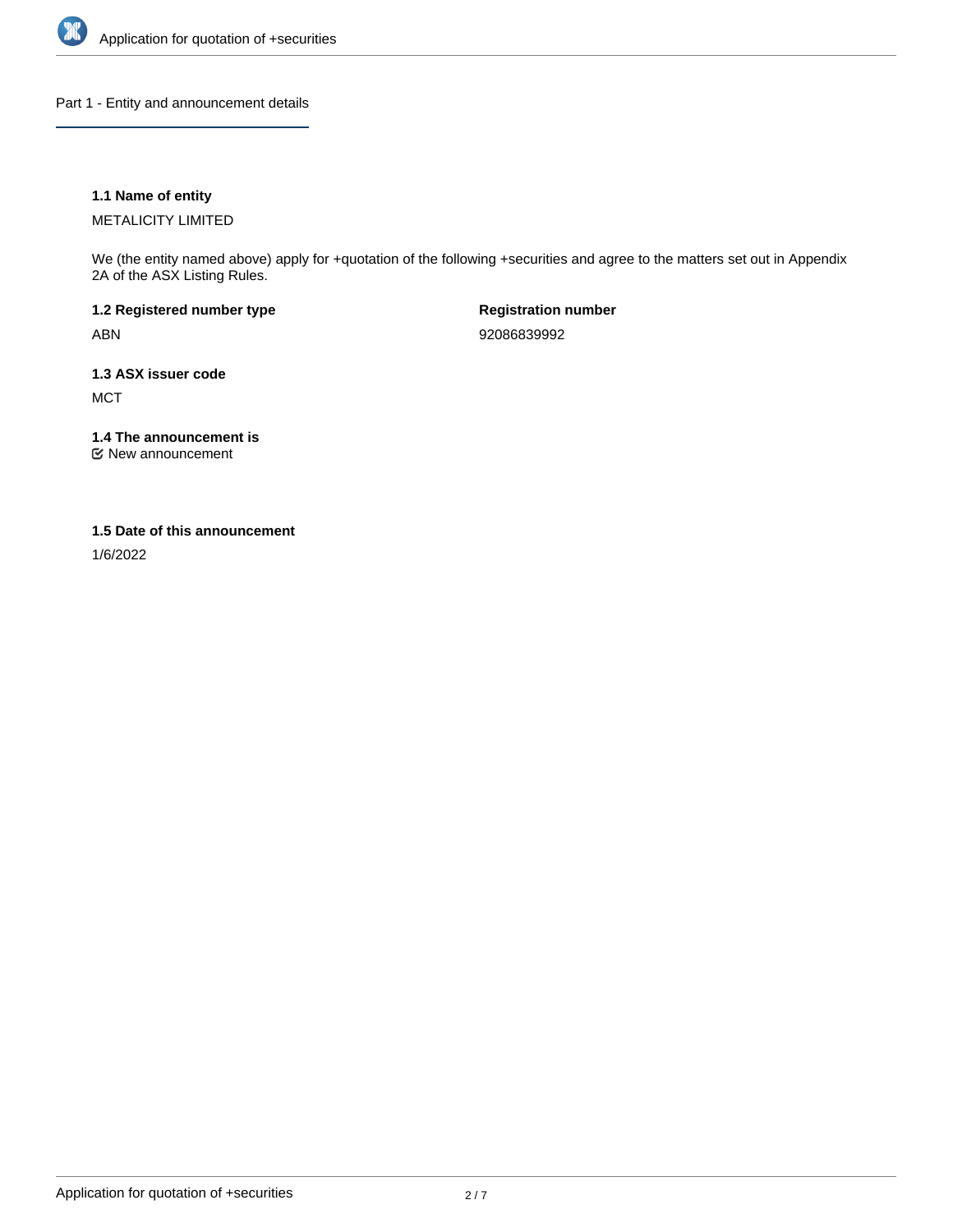

## Part 2 - Type of Issue

## **2.1 The +securities to be quoted are:**

+Securities issued as part of a transaction or transactions previously announced to the market in an Appendix 3B

#### **Previous Appendix 3B details:**

| <b>Announcement Date and</b><br>Time | <b>Announcement Title</b>                               | Selected Appendix 3B to submit quotation<br>reauest |  |
|--------------------------------------|---------------------------------------------------------|-----------------------------------------------------|--|
| 05-May-2022 15:57                    | Update - Update - Proposed issue of<br>securities - MCT | A standard +pro rata issue (non-renounceable)       |  |
|                                      |                                                         |                                                     |  |

**2.3a.2 Are there any further issues of +securities yet to take place to complete the transaction(s) referred to in the Appendix 3B?** No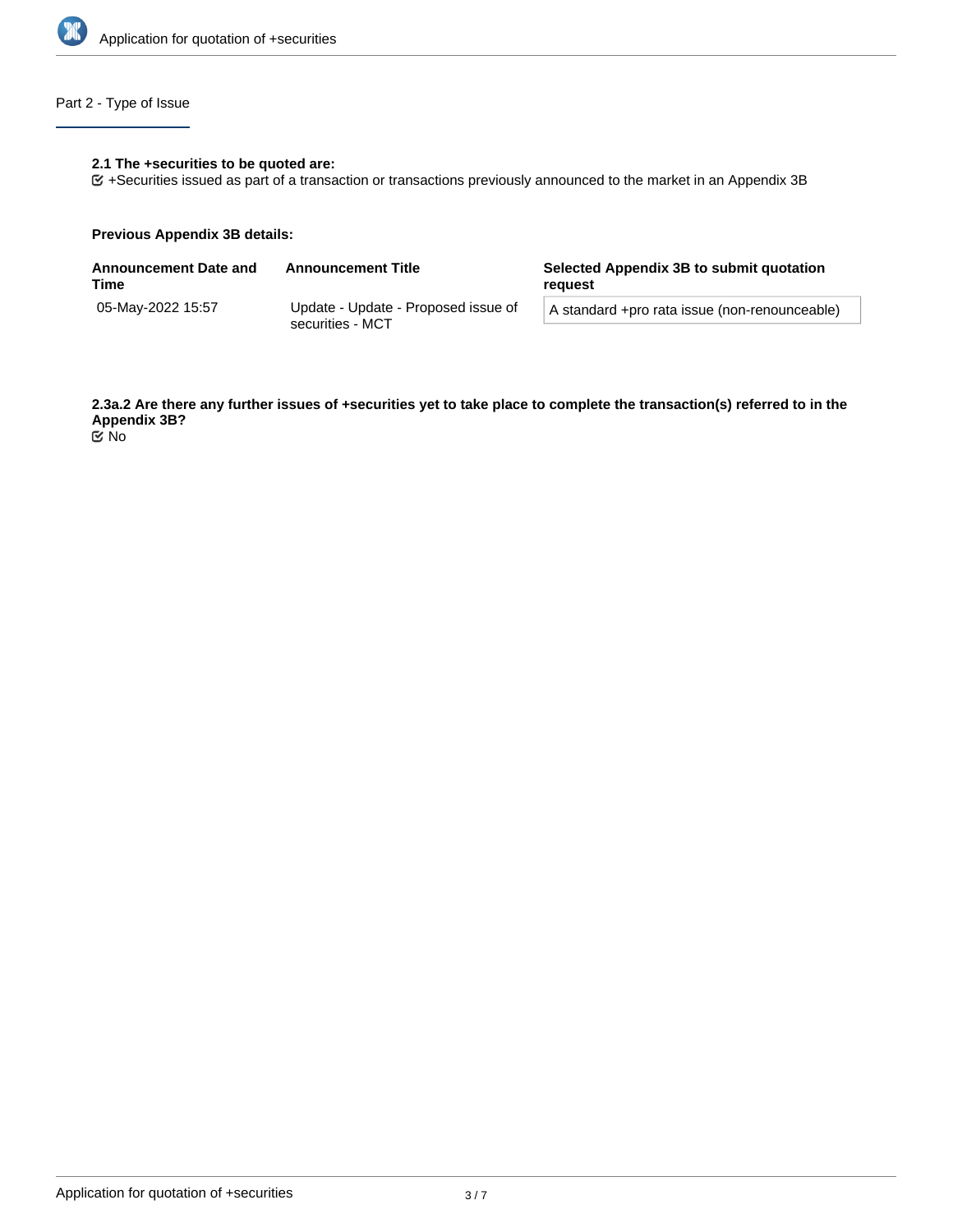

Part 3A - number and type of +securities to be quoted where issue has previously been notified to ASX in an Appendix 3B

## Corporate Action Component Detail

## **ASX +security code and description**

MCT : ORDINARY FULLY PAID

#### **Issue date**

1/6/2022

#### Distribution Schedule

**Provide a distribution schedule for the new +securities according to the categories set out in the left hand column including the number of recipients and the total percentage of the new +securities held by the recipients in each category.**

| Number of +securities held | Number of holders | Total percentage of +securities held<br>For example, to enter a value of 50%<br>please input as 50.00 |
|----------------------------|-------------------|-------------------------------------------------------------------------------------------------------|
| $1 - 1,000$                | 20                | 0.00%                                                                                                 |
| $1,001 - 5,000$            | 17                | 0.01%                                                                                                 |
| $5,001 - 10,000$           | 26                | 0.03%                                                                                                 |
| 10,001 - 100,000           | 242               | 1.55 %                                                                                                |
| 100,001 and over           | 359               | 98.41 %                                                                                               |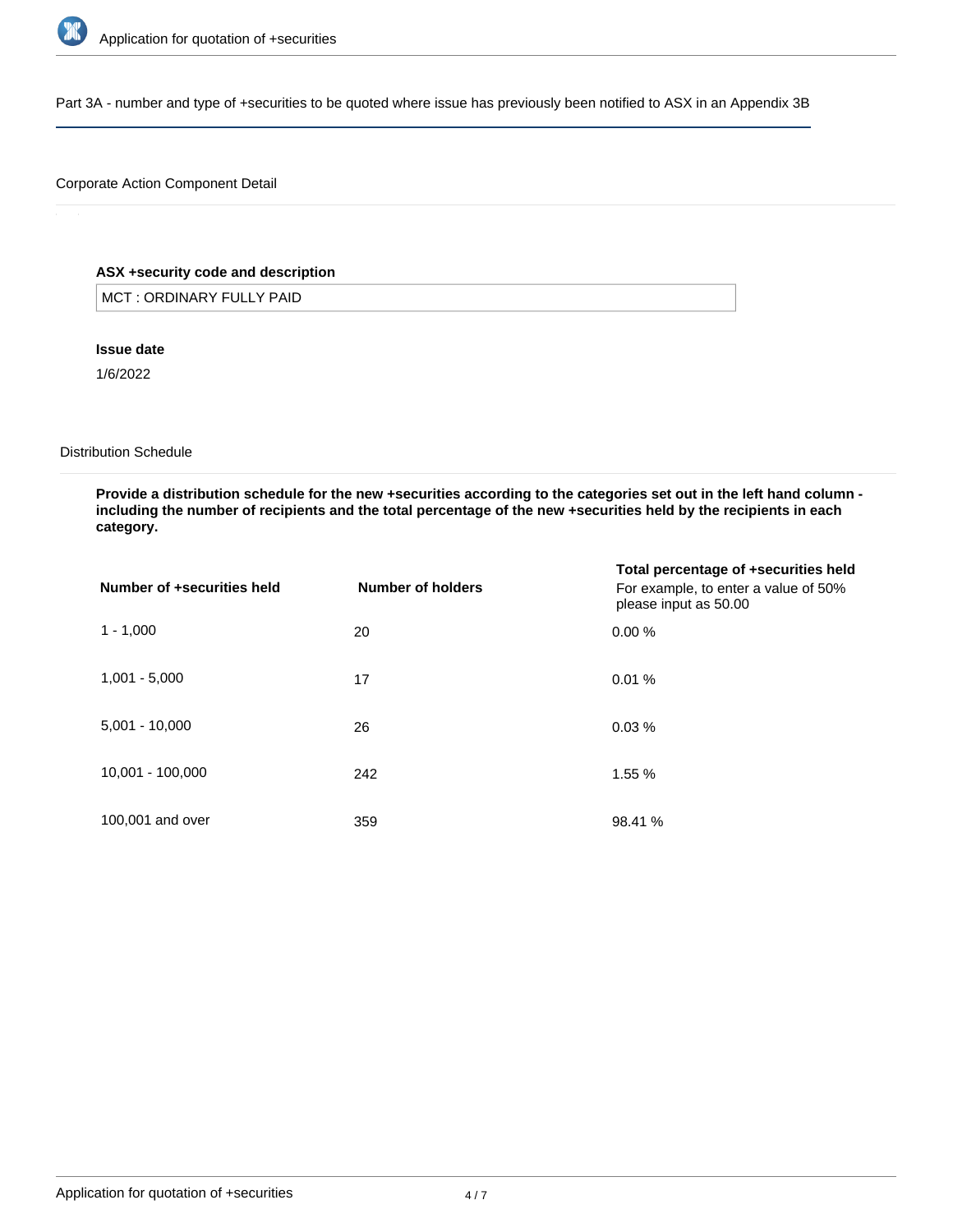

Issue details

## **Number of +securities to be quoted**

730,150,281

#### **Issue currency**

**Issue price or consideration per +security**

AUD - Australian Dollar

AUD 0.00500000

### **Any other information the entity wishes to provide about the +securities to be quoted**

## **ASX +security code and description**

MCTOA : OPTION EXPIRING 31-MAY-2024 DEFERRED

## **Issue date**

1/6/2022

# Distribution Schedule

**Provide a distribution schedule for the new +securities according to the categories set out in the left hand column including the number of recipients and the total percentage of the new +securities held by the recipients in each category.**

| Number of +securities held | <b>Number of holders</b> | Total percentage of +securities held<br>For example, to enter a value of 50%<br>please input as 50.00 |
|----------------------------|--------------------------|-------------------------------------------------------------------------------------------------------|
| $1 - 1,000$                | 29                       | 0.00%                                                                                                 |
| $1,001 - 5,000$            | 60                       | 0.07%                                                                                                 |
| $5,001 - 10,000$           | 77                       | 0.23%                                                                                                 |
| 10,001 - 100,000           | 282                      | 4.80 %                                                                                                |
| 100,001 and over           | 207                      | 94.90 %                                                                                               |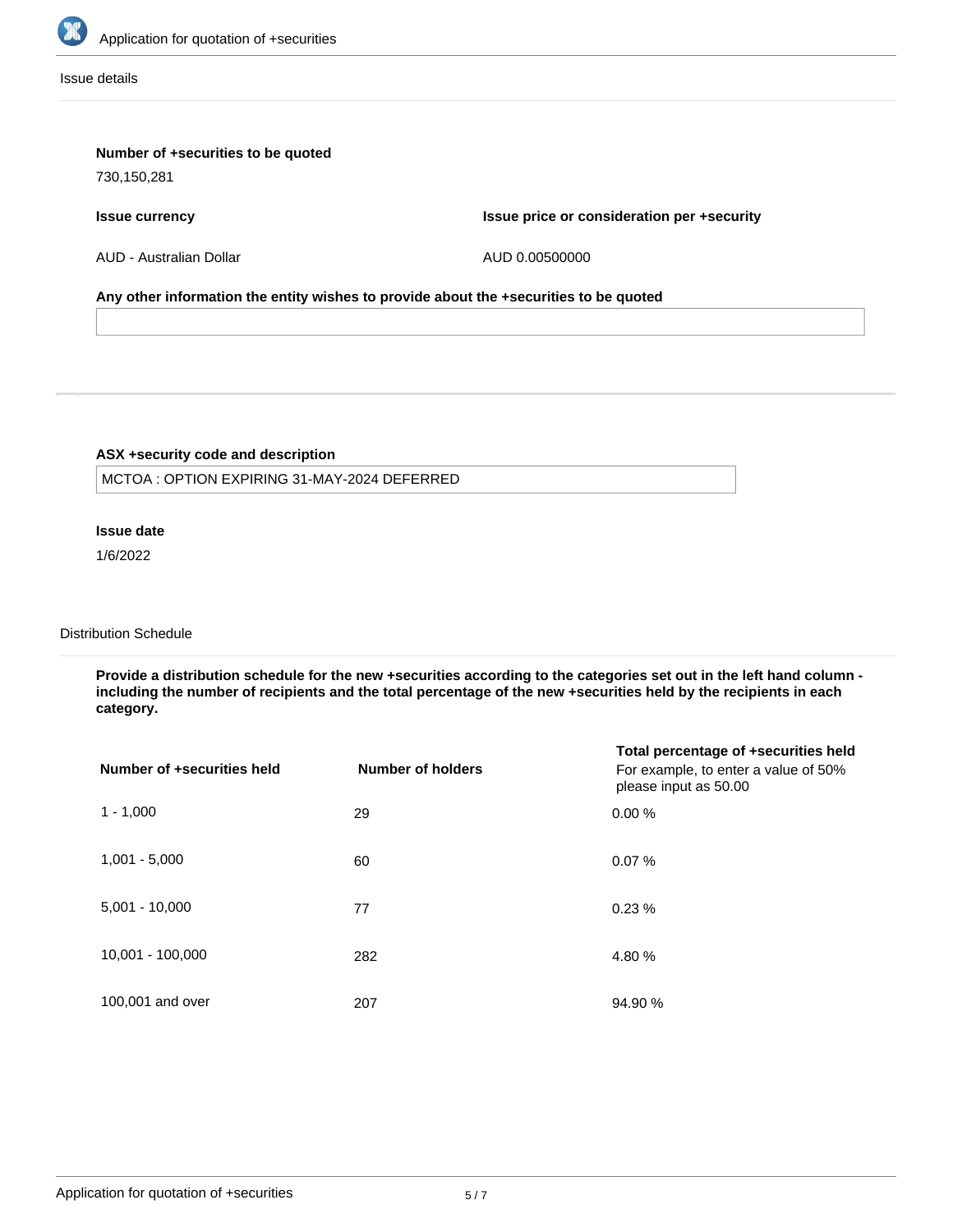

Issue details

# **Number of +securities to be quoted**

263,383,617

# **Issue currency**

**Issue price or consideration per +security**

AUD - Australian Dollar

AUD 0.00000000

**Any other information the entity wishes to provide about the +securities to be quoted**